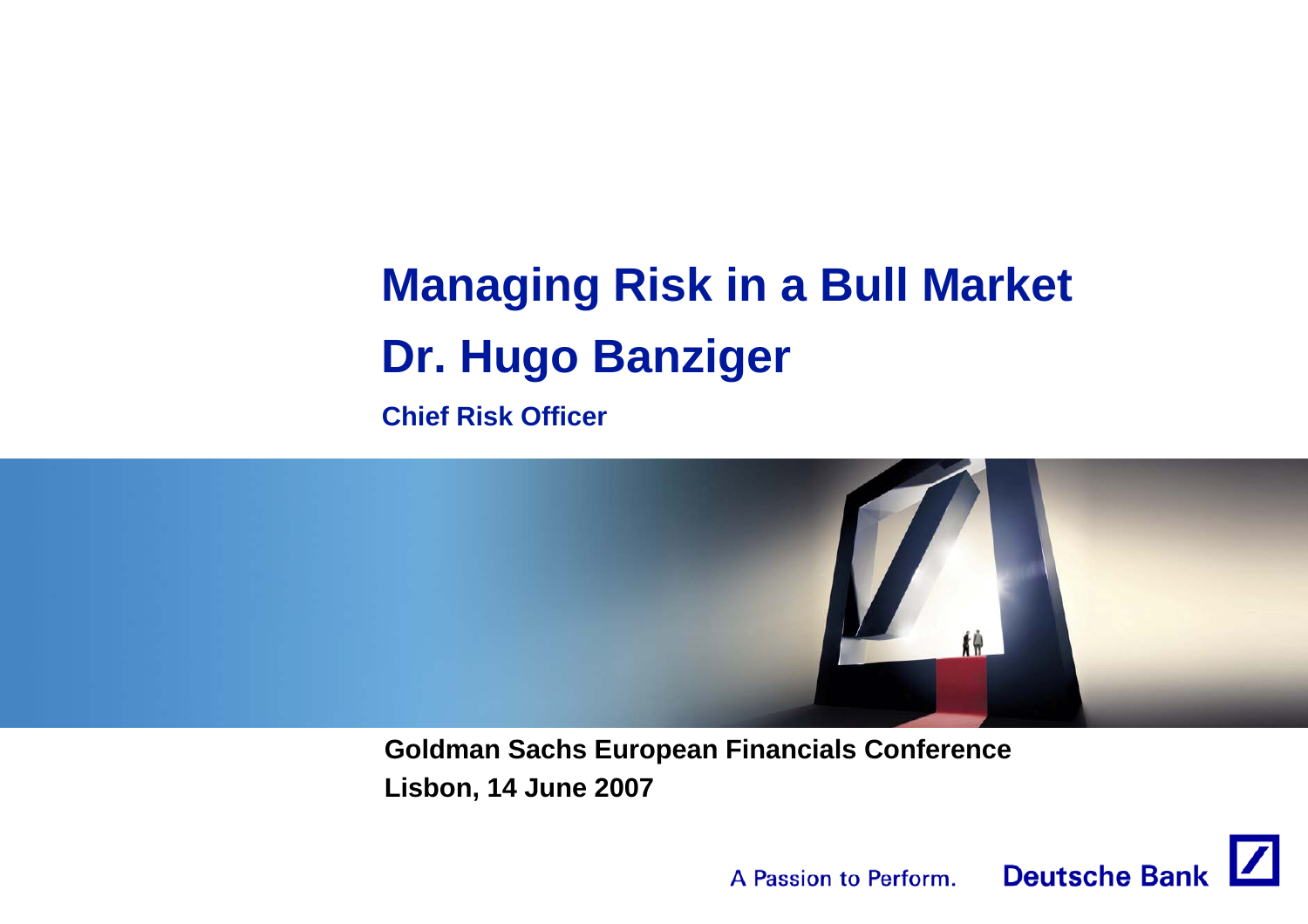

### **Agenda**

| $\mathbf 1$             | <b>Outstanding performance</b> |
|-------------------------|--------------------------------|
| $\overline{\mathbf{2}}$ | Outlook for major risk buckets |
| 3                       | <b>Update on Basel II</b>      |
| $\overline{\mathbf{4}}$ | <b>Summary</b>                 |

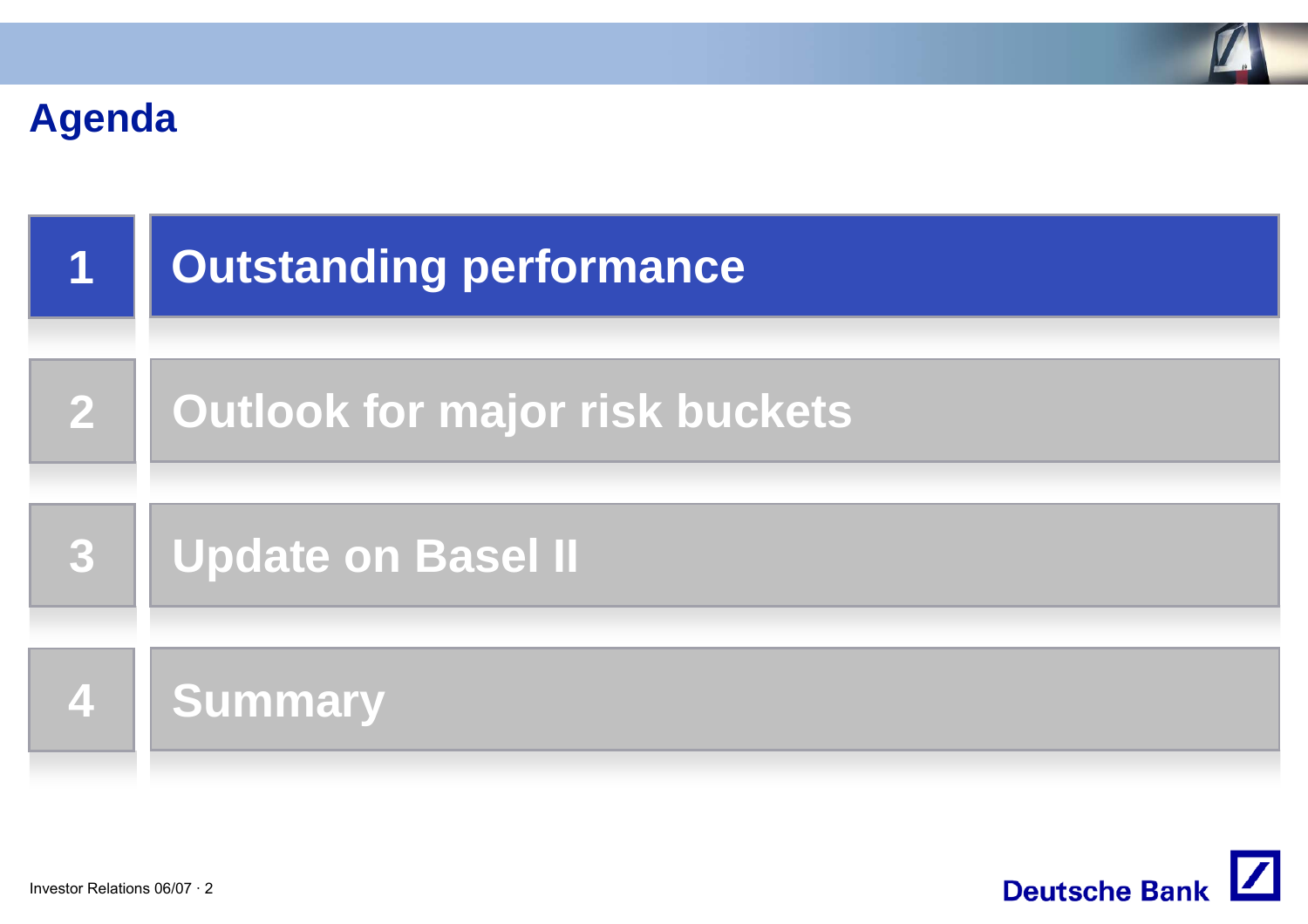

### **First quarter 2007 results**

Strong profit growth and outperformance against key targets



![](_page_2_Figure_4.jpeg)

![](_page_2_Figure_5.jpeg)

(1) 2003-2004 underlying; 2005 as per target definition: excludes restructuring activities and substantial gains from industrial holdings;

from 2006 as per revised target definition: excludes significant gains (net of related expenses) / charges

(2) 2003-2005 reported; from 2006 as per revised target definition: excludes significant gains (net of related expenses) / charges

Note: 2003-2005 based on U.S. GAAP, 2006 onwards based on IFRS

Investor Relations 06/07 · 3

![](_page_2_Picture_11.jpeg)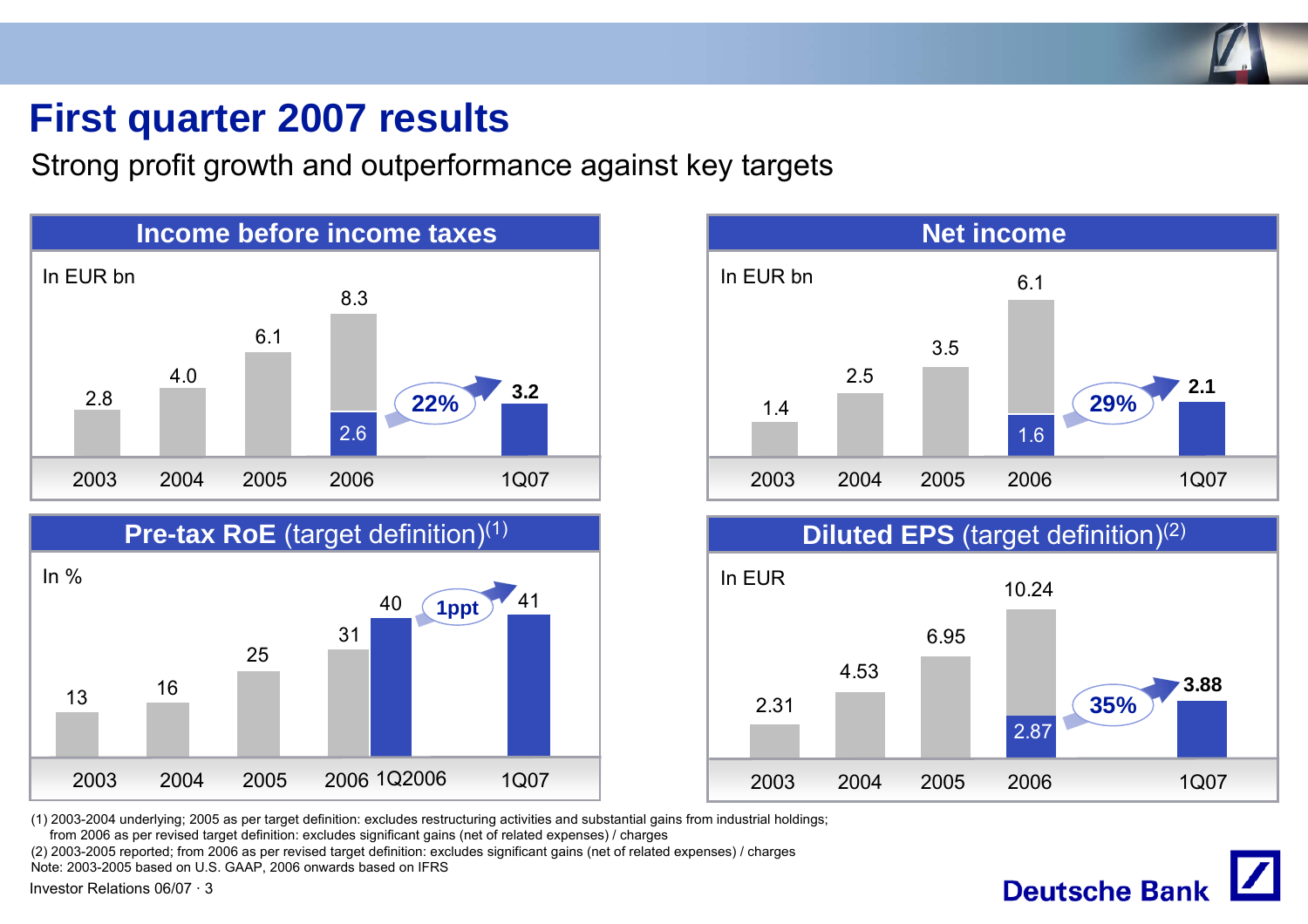![](_page_3_Figure_0.jpeg)

### **Delivery to shareholders**

![](_page_3_Figure_2.jpeg)

![](_page_3_Picture_3.jpeg)

Investor Relations 06/07 · 4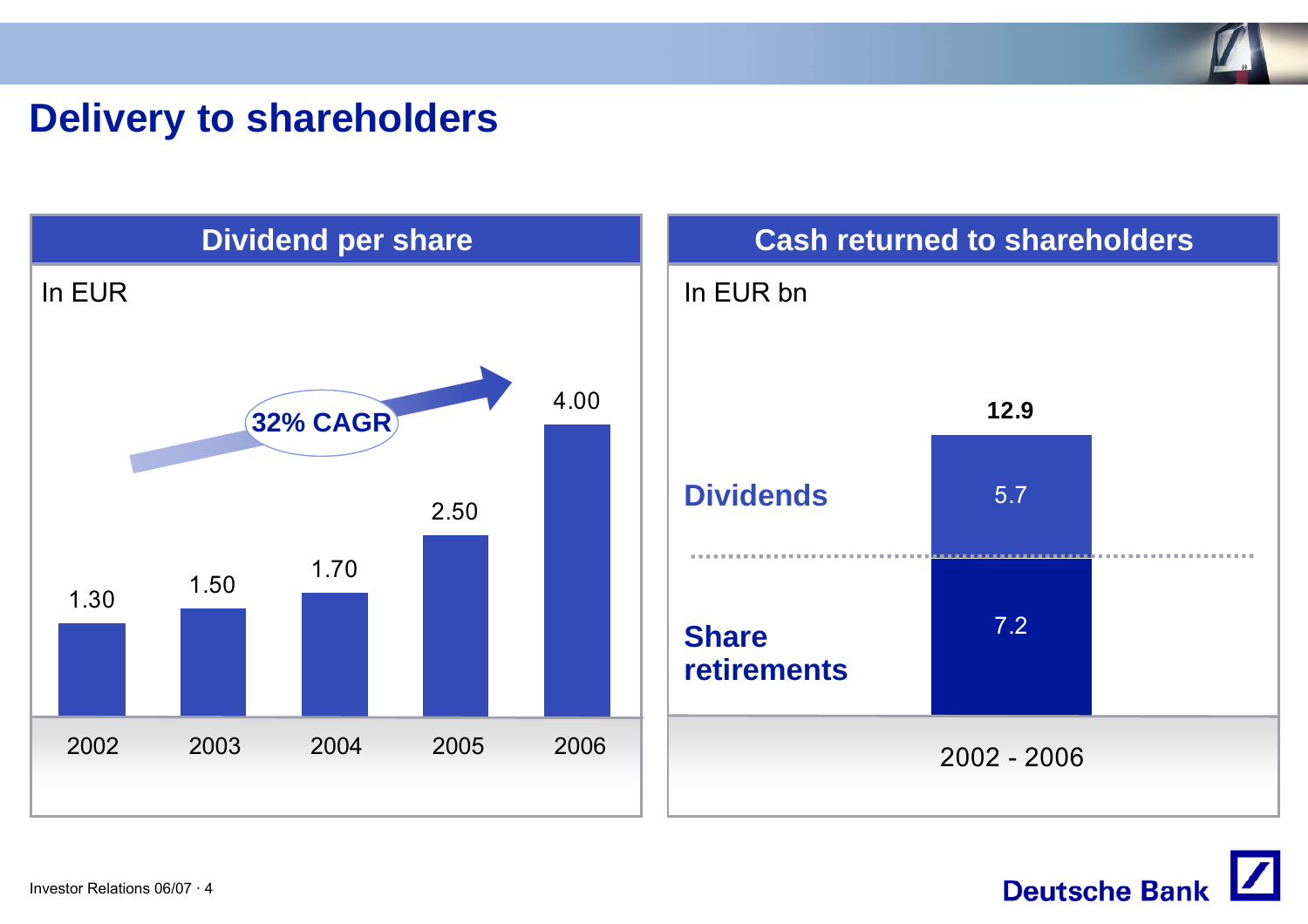![](_page_4_Picture_0.jpeg)

### **De-risked the bank…**

Significant reduction in credit losses

![](_page_4_Figure_3.jpeg)

![](_page_4_Figure_4.jpeg)

- **All** Deleveraged the bank, reduced alternative assets
- $\mathcal{L}_{\mathcal{A}}$ Streamlined risk management
- F. Reduced LLPs and costs, loan losses now retail-driven

Investor Relations 06/07 · 5(1) After deconsolidation of EUROHYPO (EUR 56 bn) and DFS (EUR 6 bn) (2) Deconsolidation of EUROHYPO (EUR 1.3 bn) Note: 2006 & 2007 figures according to IFRS

![](_page_4_Picture_9.jpeg)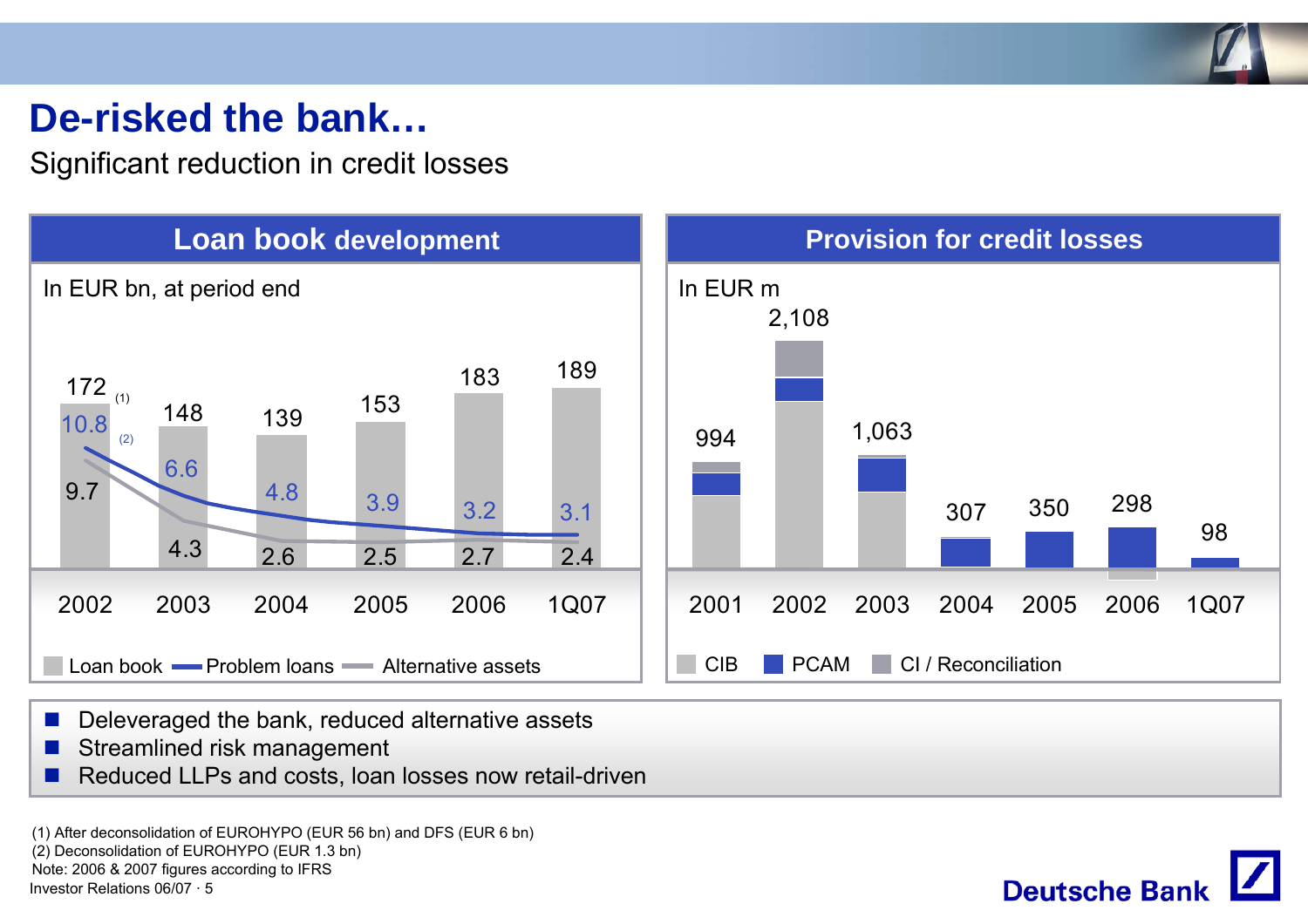![](_page_5_Picture_0.jpeg)

### **…and focussed on strict balance sheet discipline**

Economic profit development 2002 – 1Q2007

![](_page_5_Figure_3.jpeg)

**Loan Screening Committees introduced more disciplined approach to loan** origination, pricing and distribution and helped to achieve RoE targets

![](_page_5_Picture_5.jpeg)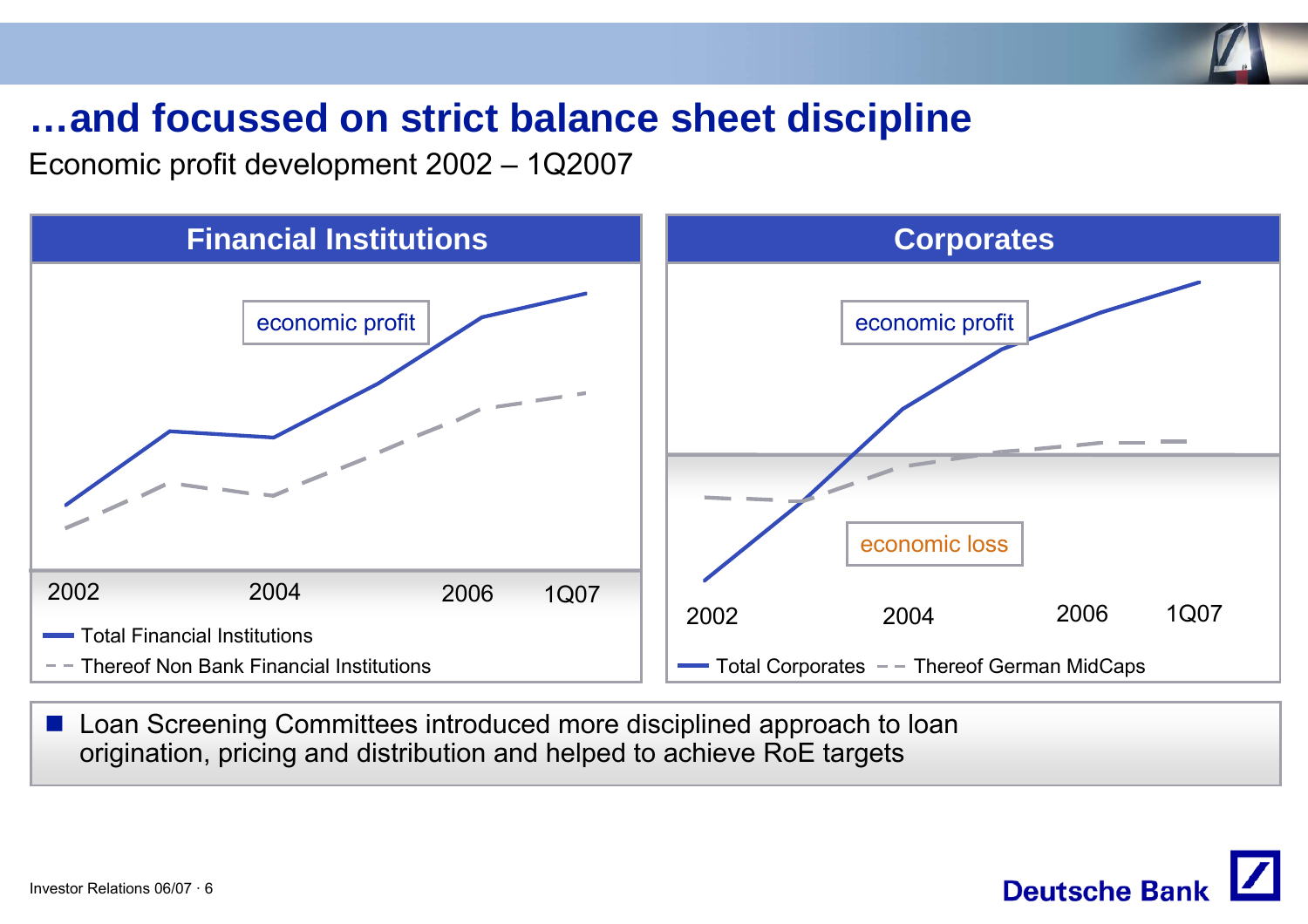![](_page_6_Picture_0.jpeg)

## **Disciplined approach in market risk management…**

Efficiency further improved and loss-making days down

- VaR & EC levels only moderately up despite significant volume increase
- $\mathbb{R}^3$  Risk efficiency measured in sales & trading revenues/Ø VaR further improved and well above peers
- $\mathbb{R}^2$  Trading day losses at DB down compared to 2005 and below peer average
- $\mathbb{R}^2$  High rate of new product approvals well managed
- $\mathbb{R}^2$  Several new product types integrated (structured, Emerging Markets, credit)

![](_page_6_Figure_8.jpeg)

![](_page_6_Figure_9.jpeg)

(1) Company information; Sales & Trading revenues / VaR per trading day in %; converted to 99% confidence level, 1-day holding period (2) Company information

# **Deutsche Bar**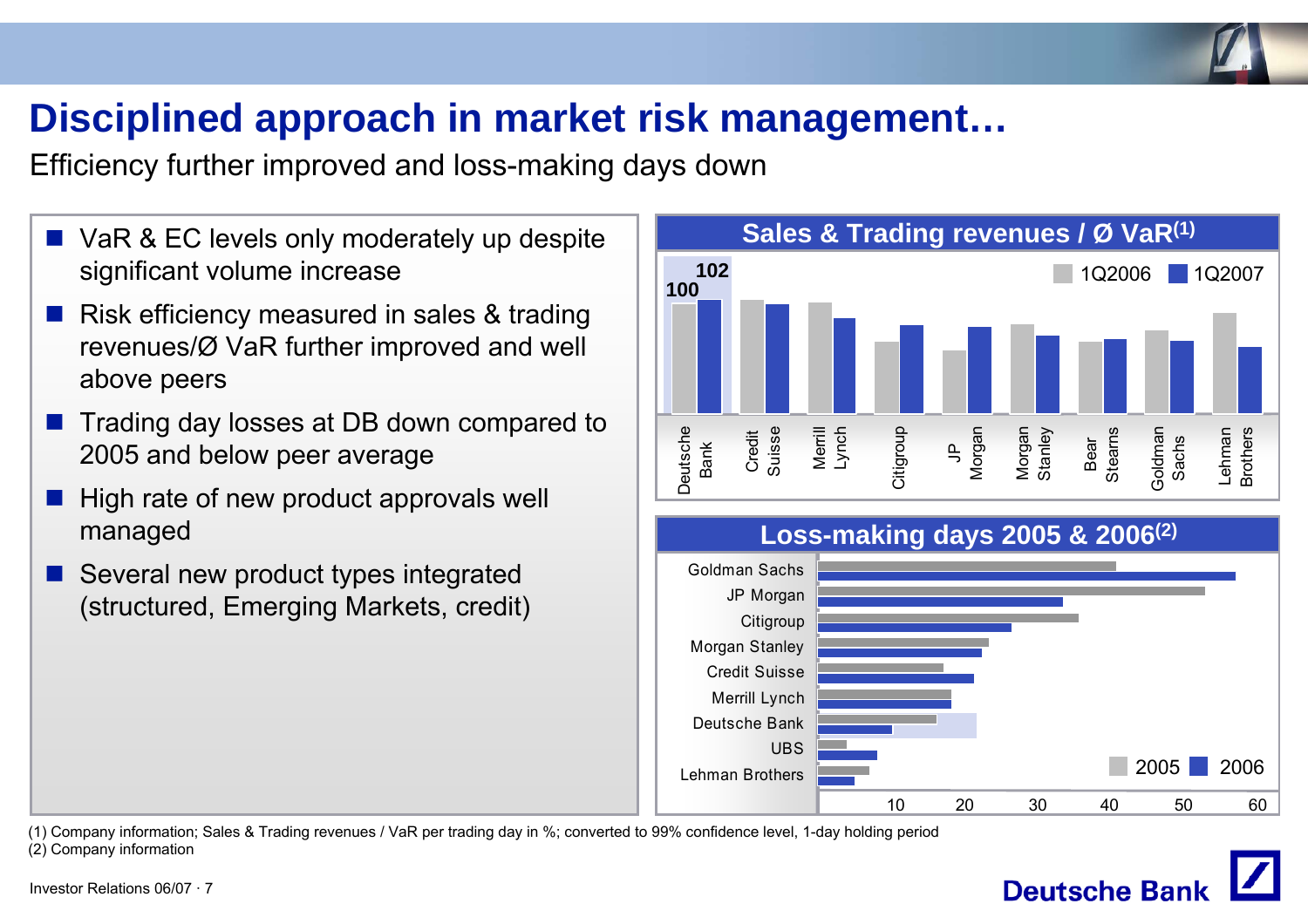![](_page_7_Picture_0.jpeg)

### **…and strict management of operational risks**

Overall level of losses contained in growth phase

- $\mathbb{R}^3$  Strong growth in net income & transaction volumes since 2004…..
- $\mathbb{R}^2$  …however, Operational Risk losses have been contained
- Result of strengthened "top level" control culture
	- - Increased risk transparency & governance
	- - Implementation of lessons learned & low impact loss targets
	- -Invigorated risk monitoring techniques
- $\mathbb{R}^2$  Focused on-going targeted initiatives include
	- -IT capacity forecasting & modelling
	- -Operations process simulation
	- - Refinement & consolidation of Group Polices & Procedures

![](_page_7_Figure_13.jpeg)

\* Transactions indexed to 1Q2004; based on CIB average daily trades, PCB Online Banking Transactions and PCB Securities & Custody Trades

![](_page_7_Picture_15.jpeg)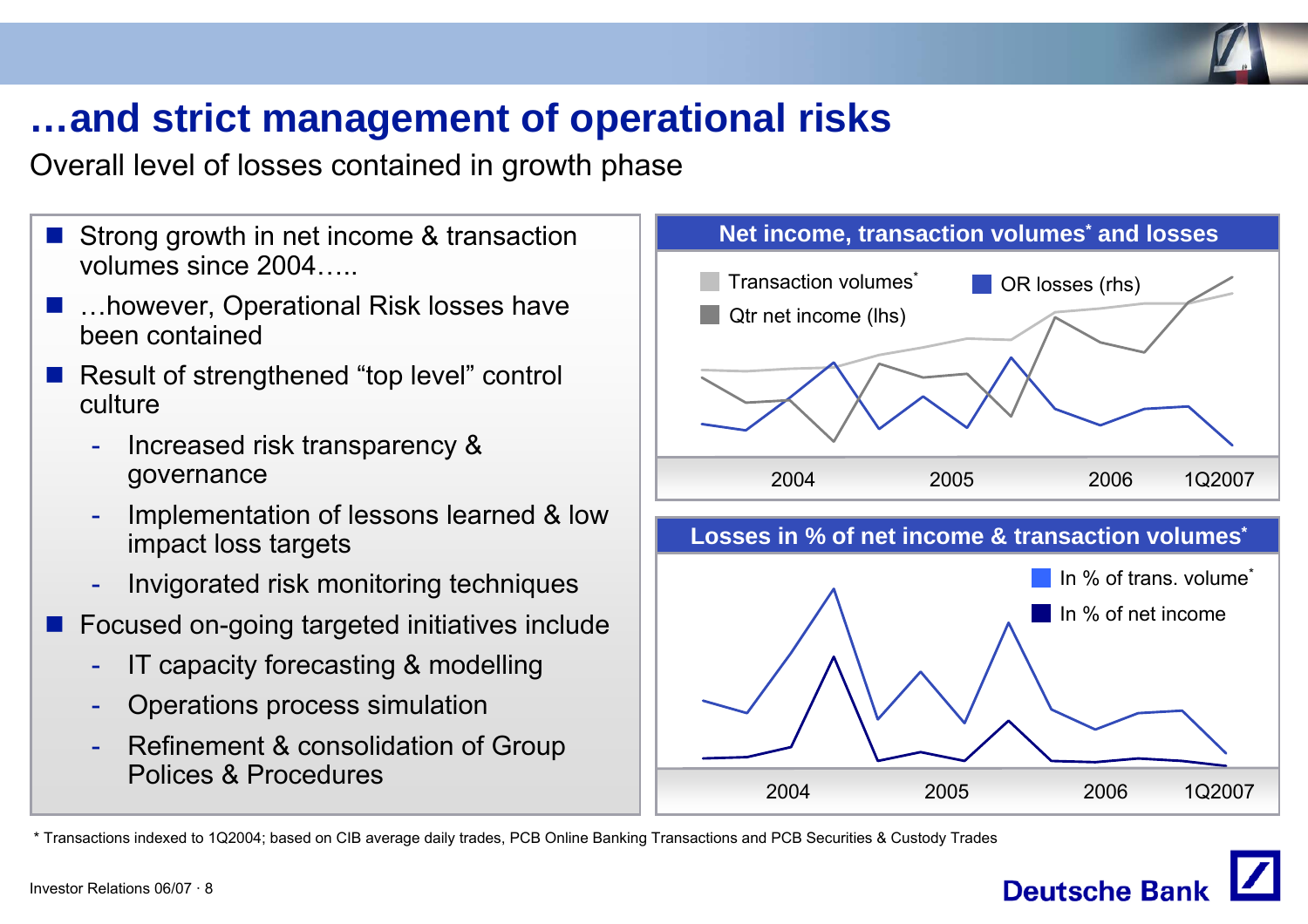![](_page_8_Picture_0.jpeg)

### **Pandemic & cyber risk management**

Preparedness & prevention through strategy & governance

- Four-phased corporate action plan aligned with international SOS and WHO
- $\blacksquare$  Regional planning groups with strong business representation since 1Q2006
- Supervised by tight governance structure

#### **Prevention of cyber attacks**

- $\mathbb{R}^2$ Pro-active network intelligence collection
- $\mathbb{R}^2$  Continuous vulnerability probes, pre-empting new exploits & penetration techniques
- $\mathbb{R}^2$  Anomaly detection, root cause determination, remediation
- **Figuand detection, close liaison with criminal** investigators globally

![](_page_8_Figure_12.jpeg)

![](_page_8_Figure_13.jpeg)

![](_page_8_Picture_14.jpeg)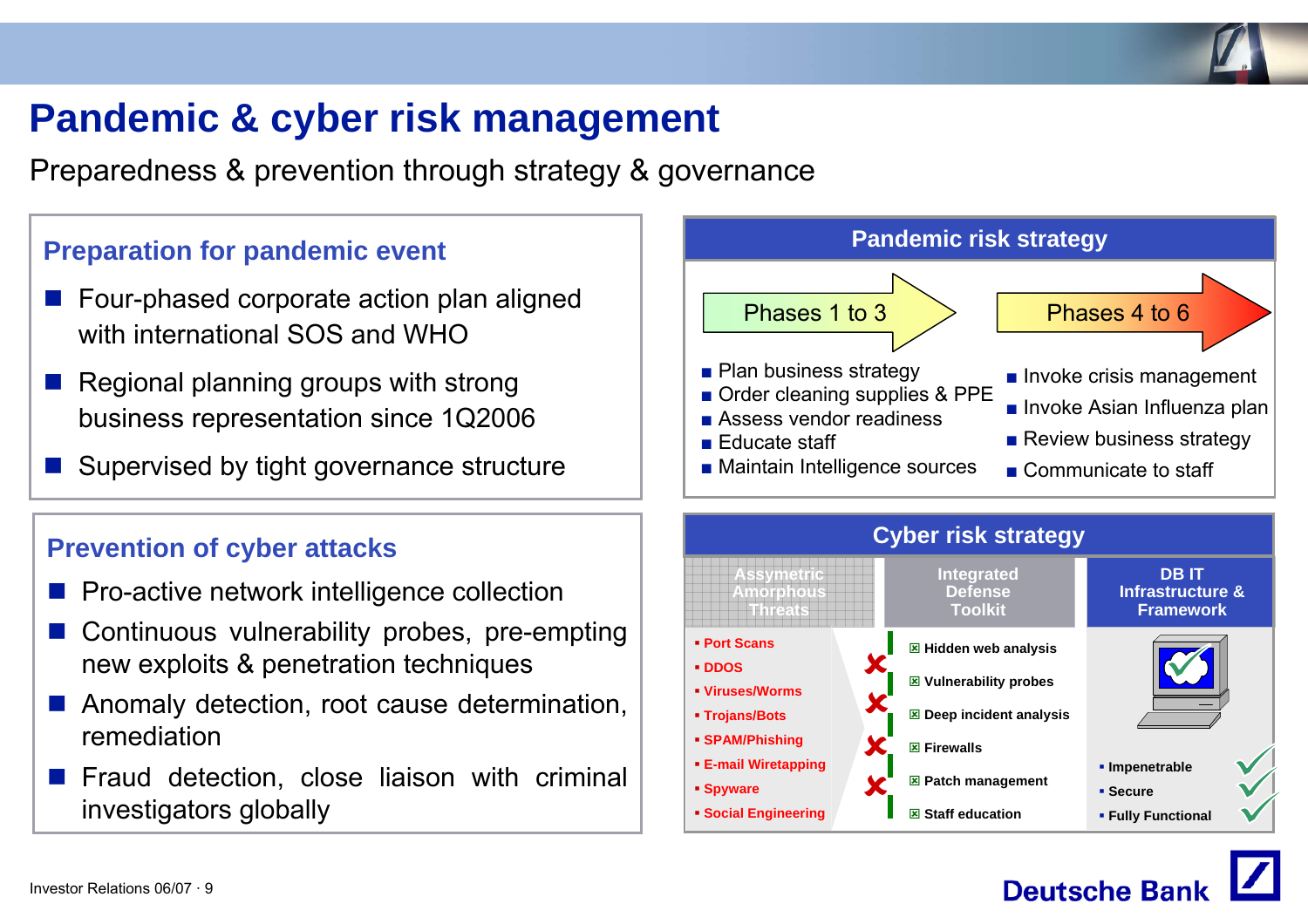![](_page_9_Picture_0.jpeg)

### **Integrated risk profile and capital management**

Newly formed CaR committee ensures proper capital control

#### **Integrated planning Comprehensive stress testing**

![](_page_9_Figure_5.jpeg)

![](_page_9_Picture_6.jpeg)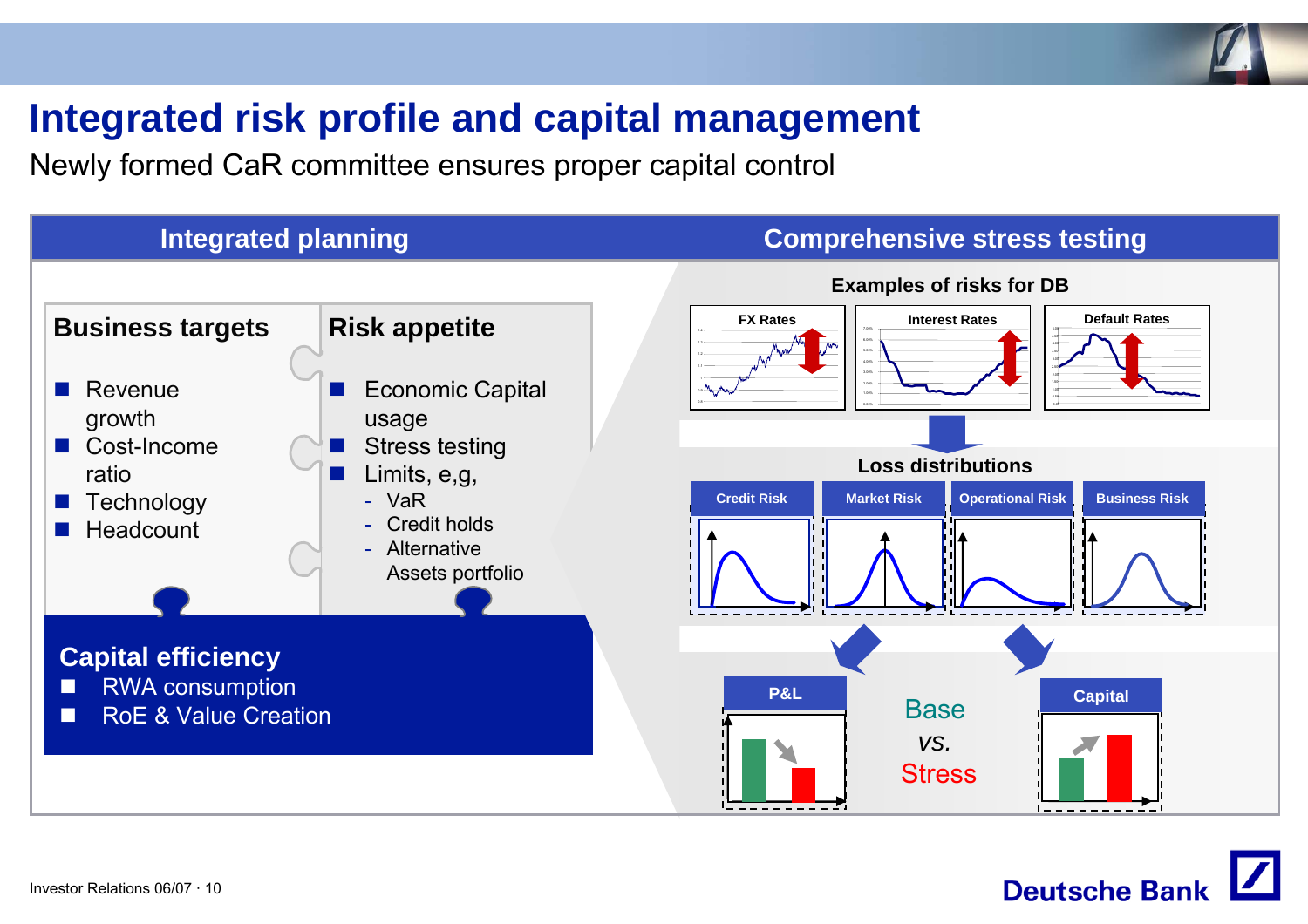![](_page_10_Picture_0.jpeg)

### **Maintaining discipline is pre-condition for successful Phase 3**

**Management Agenda Phase 3**

**2006 – 2008: Leveraging our global platform for accelerated growth**

**Maintain our cost, risk, capital and regulatory discipline**

Continue to invest in organic growth and 'bolt-on' acquisitions

Further grow our 'stable' businesses in PCAM and GTB

Build on our competitive edge in CIB

![](_page_10_Picture_8.jpeg)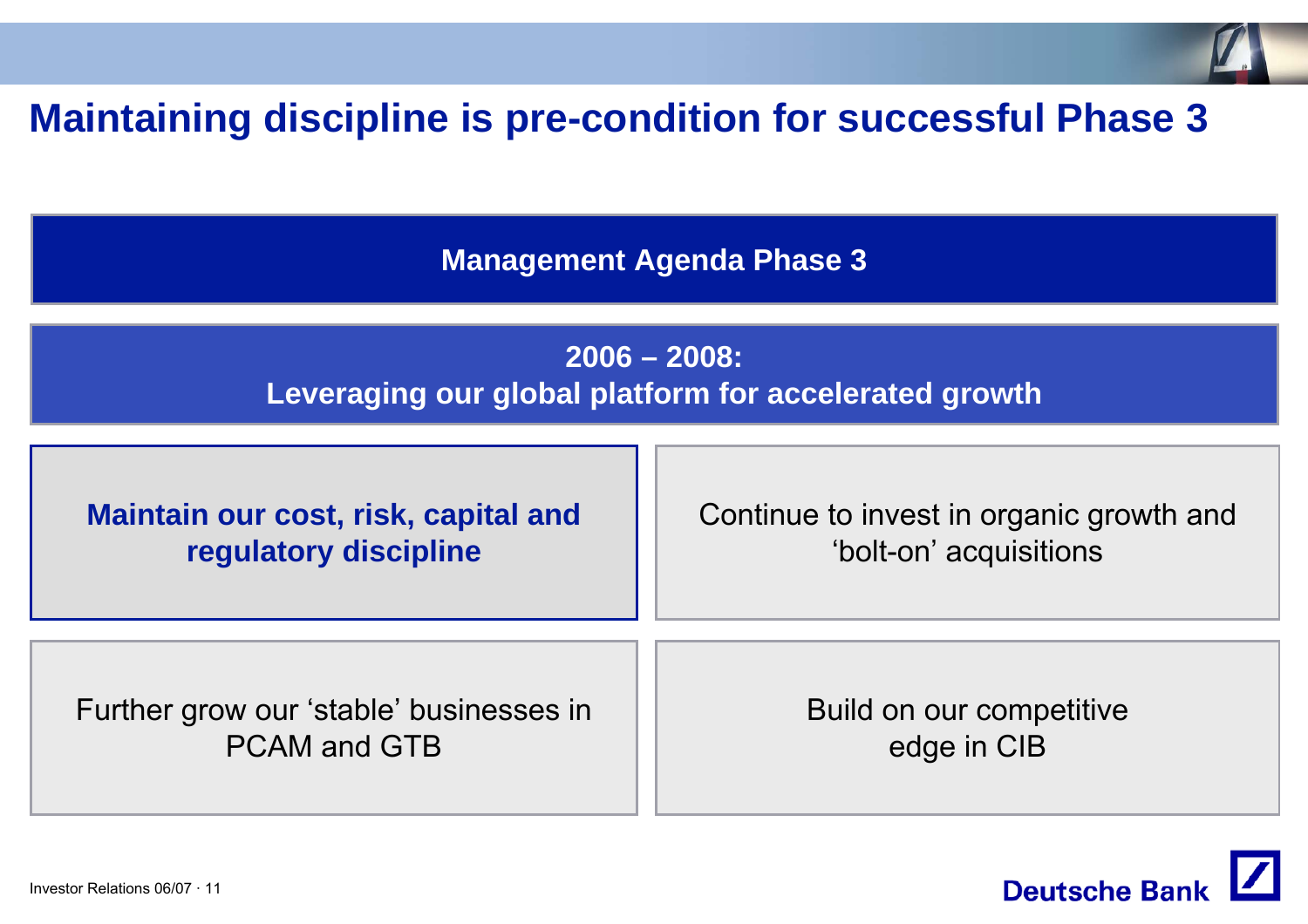![](_page_11_Picture_0.jpeg)

### **Agenda**

| $\overline{\phantom{a}}$ | <b>Outstanding performance</b>        |
|--------------------------|---------------------------------------|
| $\overline{2}$           | <b>Outlook for major risk buckets</b> |
| 3                        | <b>Update on Basel II</b>             |
| [4                       | <b>Summary</b>                        |

![](_page_11_Picture_3.jpeg)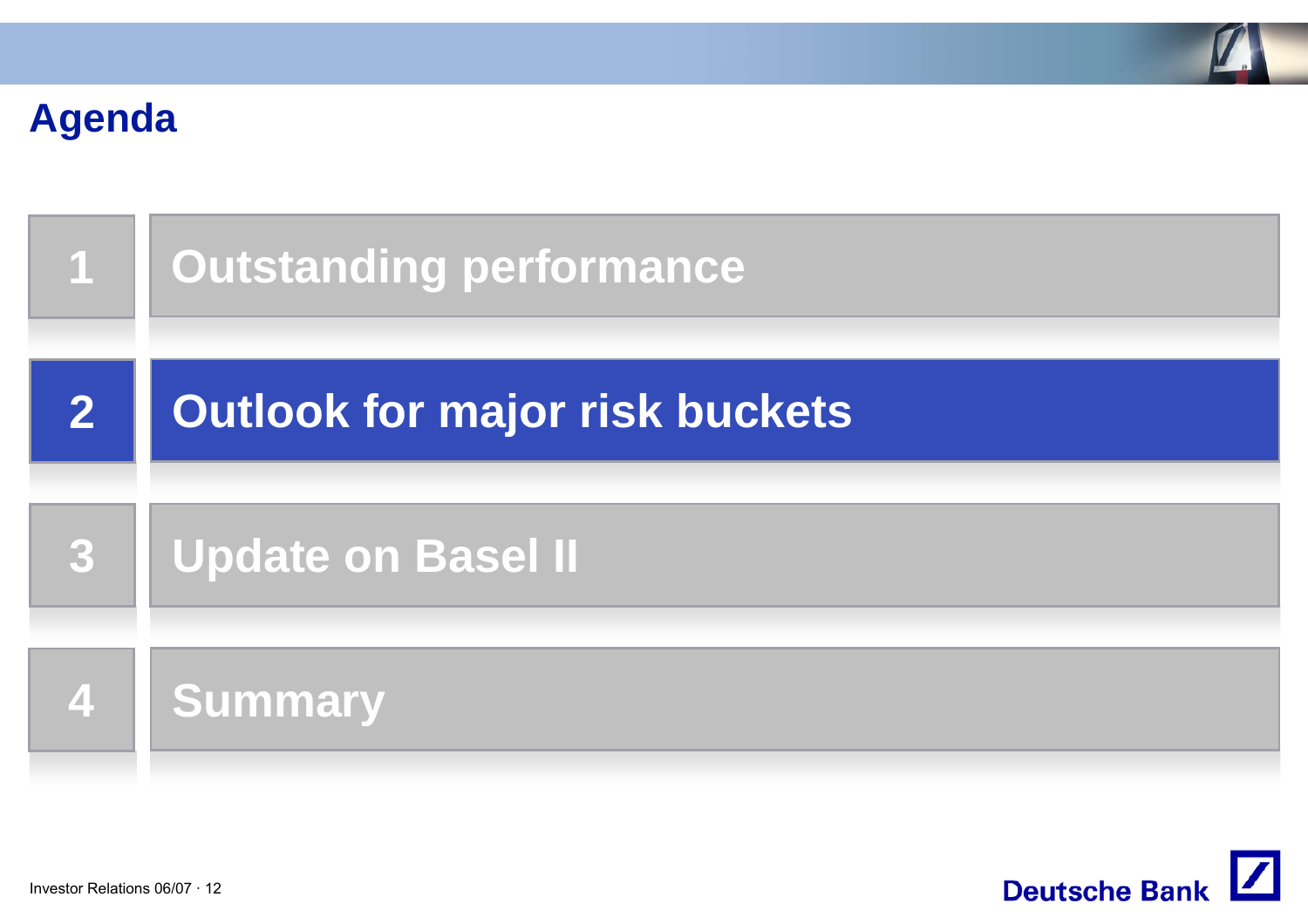## **Leveraged Finance: Fundamentals underpin market 'euphoria'...**

Despite aggressive leverage, balance sheets remain sound

- $\mathbb{R}^3$  Aggressive deal structures have generated a slew of cautionary press articles
	- – "Junk Bonds May Repeat Crash of 2002 on LBO Credits?" (Bloomberg)
	- "The era of cheap credit goes the way of all bubbles " (Financial Times)
- $\mathbb{R}^3$  LBO markets show no signs of slowing with record transaction volumes
- $\mathbb{R}^2$  Aggressive leverage fuelled by rising valuations and liquidity
- $\mathbb{R}^2$  Competitive conditions introduce weaker structures (e.g. covenant lite) and higher demand for equity bridges
- $\mathbb{R}^2$ However, EBITDA growth has outpaced leverage
- ш, New institutional investors seeking yield are driving unprecedented flows into asset class
- $\blacksquare$  Private Equity firms have large reserves of capital
- F. Market resiliency tested with February equity sell-off and sub prime correction

(1) Quarter on Quarter EBITDA growth of public filing issuers of leveraged loans (2) Average Current Debt/EBITDA Ratio of Outstanding Institutional Loans

![](_page_12_Figure_14.jpeg)

Chart Sources: S&P – Leveraged Commentary & Data/Thomson Venture Economics/NVCA/DB

![](_page_12_Picture_16.jpeg)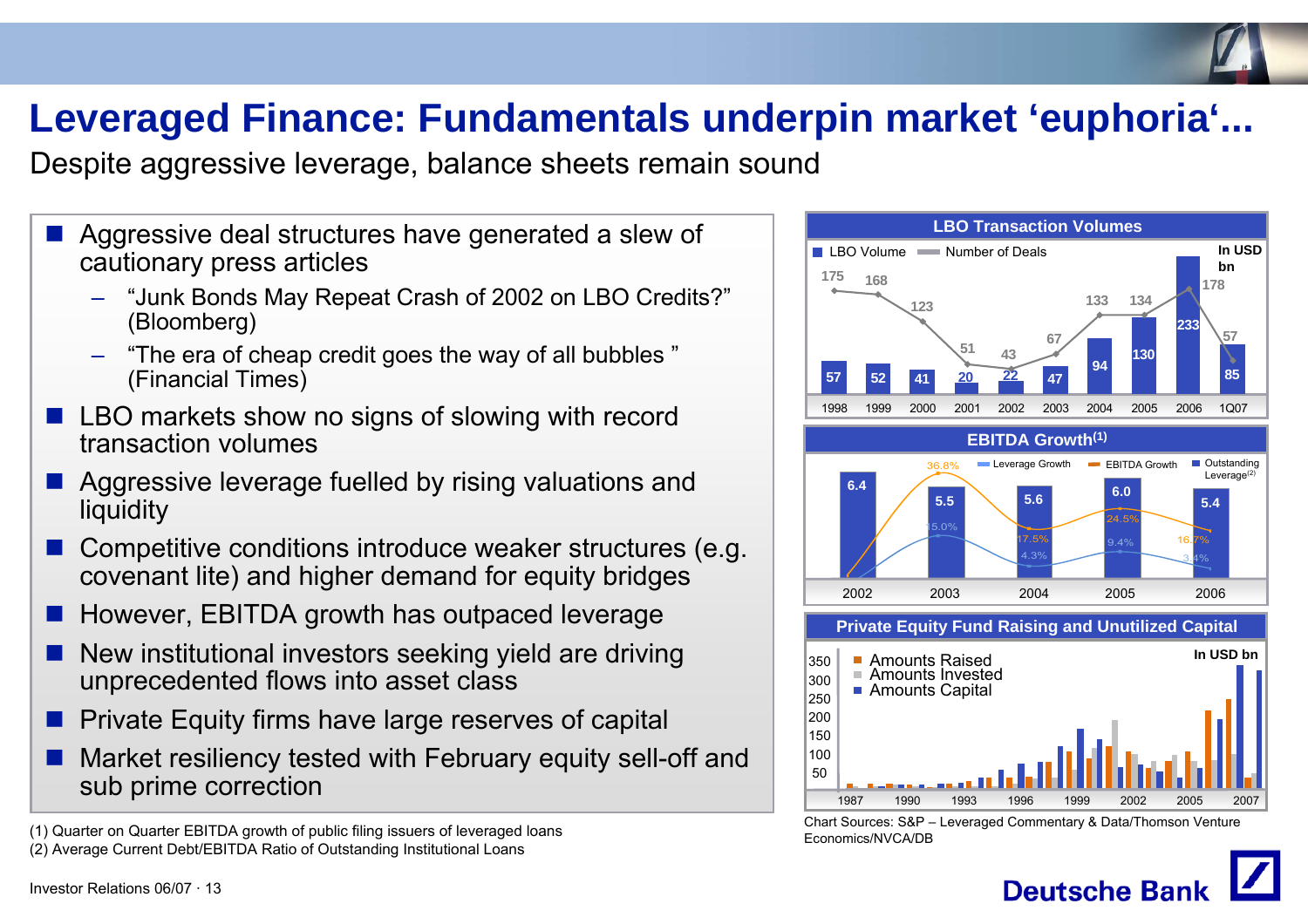![](_page_13_Picture_0.jpeg)

### **…and we continue to focus on de-risking**

Prudent risk management addresses market challenges

- $\blacksquare$  High underwriting standards most loans above par after syndication
- **Expanded scope of hedging program for** larger "final holds"
- $\mathbb{R}^3$  Focus on concentration risk drives 20% reduction in hold portfolio since 2005 despite record volume
- $\blacksquare$  Hold risk limited to senior secured loans with low historical Loss Given Default rate (<15%)
- $\mathbb{R}^2$  Macro hedges on the portfolio to mitigate losses on underwriting risk
- $\mathbb{R}^2$  Equity bridges limited to top tier sponsors, subject to strict portfolio limits
- $\mathbb{R}^2$  Hedge funds:
	- - Maintenance of proper collateral and strong documentation standards
	- -Sophisticated stress testing tools in place

![](_page_13_Figure_12.jpeg)

#### **Adjusted annual default rates by underwriter(3)**

|   | <b>Underwriter</b>     | <b>Actual</b> | <b>Expected</b> | <b>Difference</b> |
|---|------------------------|---------------|-----------------|-------------------|
| 1 | <b>Lehman Brothers</b> | 3.31%         | 5.06%           | $(1.75)\%$        |
| 2 | <b>Banc of Amerika</b> | 3.61%         | 4.39%           | (0.78)%           |
| 3 | <b>Deutsche Bank</b>   | 3.95%         | 4.68%           | (0.74)%           |
| 4 | <b>CIBC</b>            | 3.95%         | 5.38%           | $(1.43)\%$        |
| 5 | JP Morgan              | 4.17%         | 4.70%           | $(0.53)\%$        |
| 6 | Citigroup              | 4.21%         | 4.63%           | $(0.41)\%$        |
| 7 | Merrill Lynch          | 4.82%         | 4.49%           | 0.33%             |
| 8 | <b>Goldman Sachs</b>   | 4.82%         | 4.47%           | 0.35%             |

(1) Reflects Risk Management's view at respective point in time; changes in composition are not reflected / restated

(2) Credit provisions over loans and guarantees, Q1 2007 annualised

Investor Relations 06/07 · 14(3) Fridson Vision LLC, defaults of new issuances from 1997-2003, actual and expected, average, three-year, cumulative, default rate

![](_page_13_Picture_18.jpeg)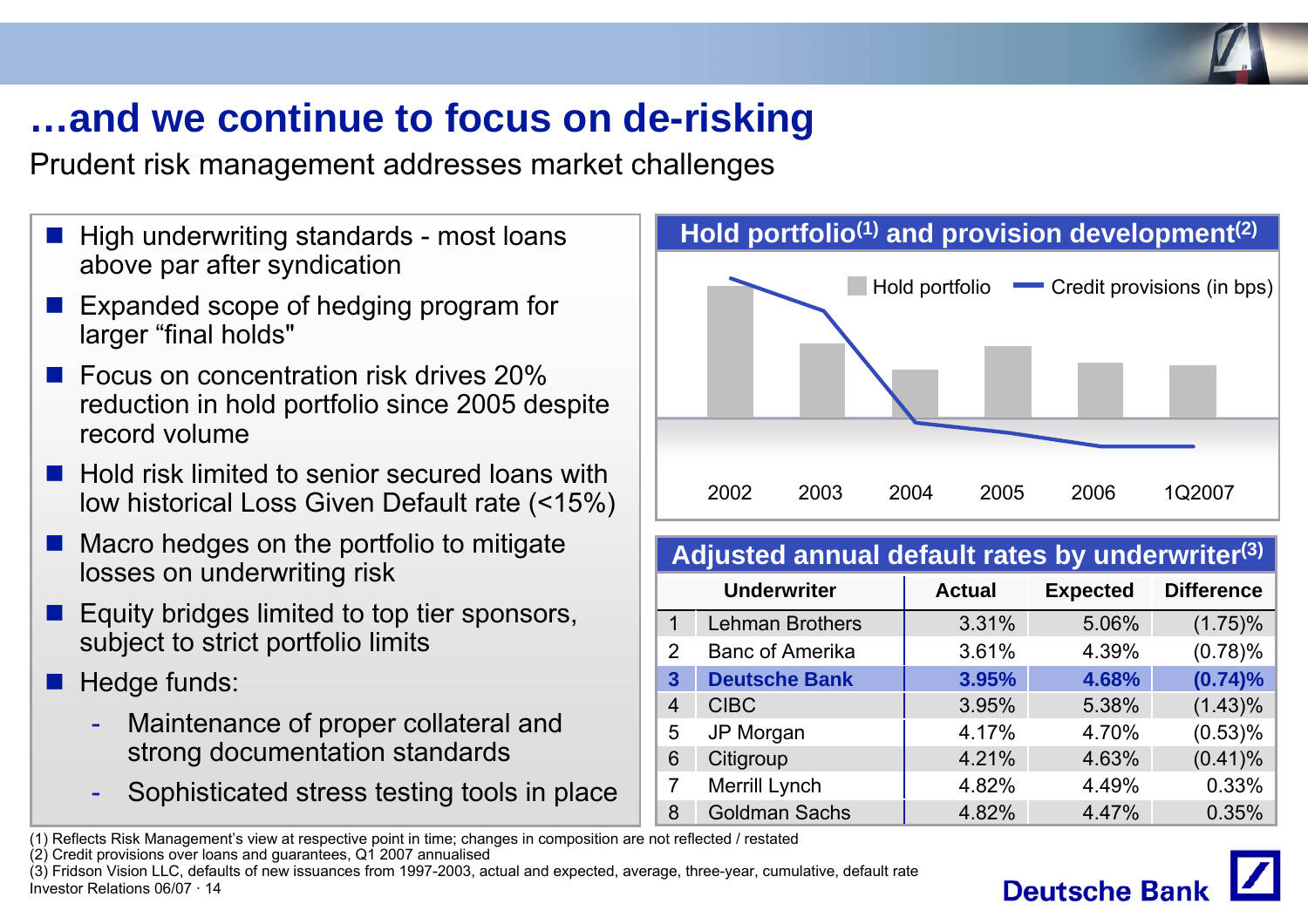![](_page_14_Picture_0.jpeg)

## **Preparing for next downturn**

International loan book

![](_page_14_Figure_3.jpeg)

■ Book better diversified than in the past with concentration risk substantially reduced

F In 2007, moved a portion of loan book to Fair Value under IFRS to neutralize marked-to-market volatility on hedge book

~45% hedge ratio (CDS / CLO hedges over mid/l-term committed limits)

(1) Reflects Risk Management's view at respective point in time; changes in composition are not reflected / restated

(2) Credit provisions over loans and guarantees; 1Q2007 annualised

(3) Figures may not add up due to rounding

Investor Relations 06/07 · 15

![](_page_14_Picture_11.jpeg)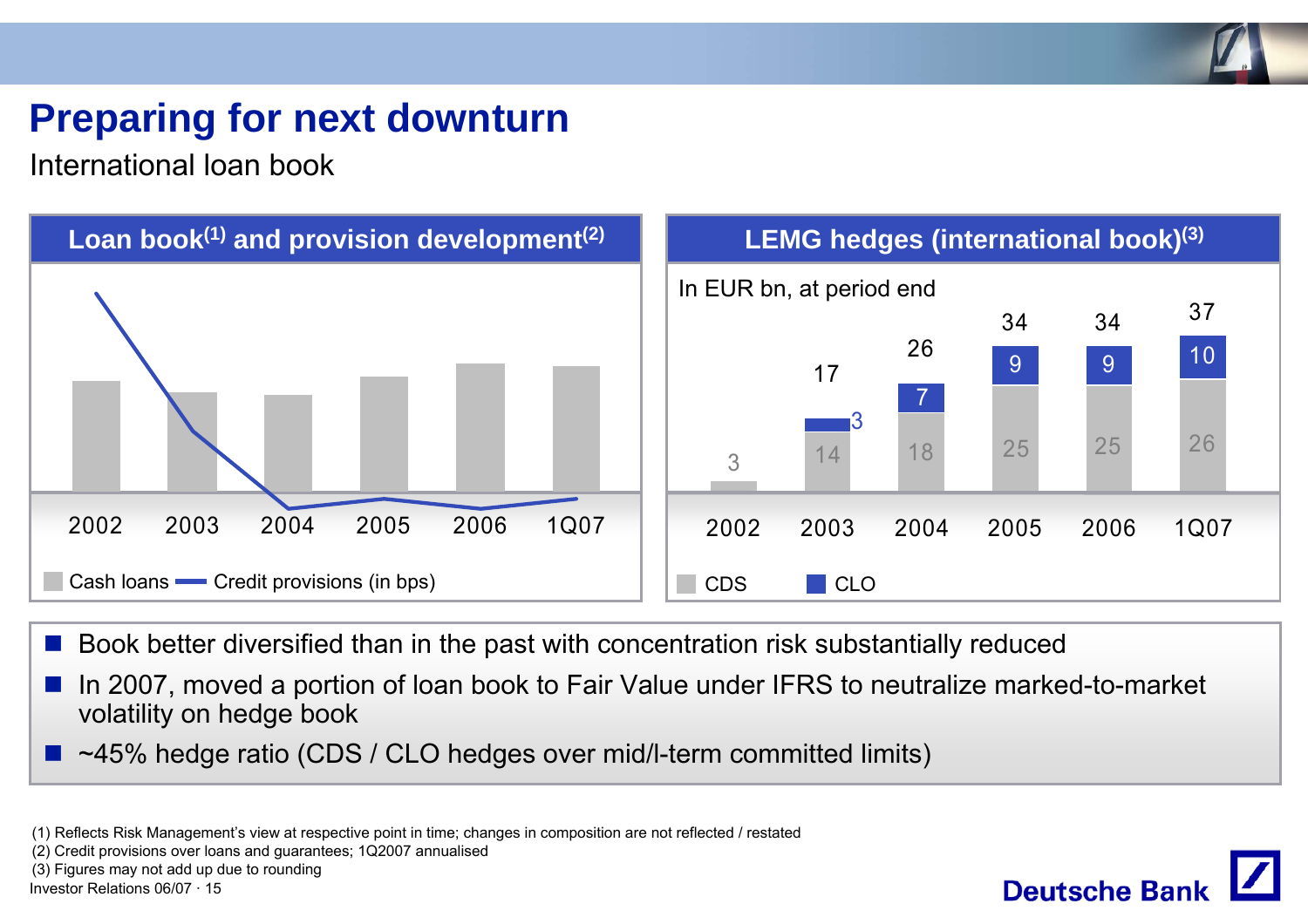![](_page_15_Picture_0.jpeg)

### **Above the hurdle rate!**

German MidCaps loan book

![](_page_15_Figure_3.jpeg)

- 2001-2005: Streamlined lending policy, introduction of LEMG, sharp cut of production costs
- F Book well diversified, only limited sector risk; risk costs currently significantly below PBC's
- F Increased cross-selling: Cash lending important, but only one of many products
- ~40% hedge ratio achieved with further CLOs under way (CLO hedges vs. mid/l-term committed limits)
- b. GATE program (currently EUR ~4.9 bn): New market for investors seeking diversification

Investor Relations 06/07 · 16(1) Reflects Risk Management's view at respective point in time; changes in composition are not reflected / restated (2) Credit provisions over loans and guarantees, 1Q2007 annualised (3) Source: Statistisches Bundesamt, "Insolvenzen in Deutschland"; 1Q2007 annualised (4) Annualised

![](_page_15_Picture_11.jpeg)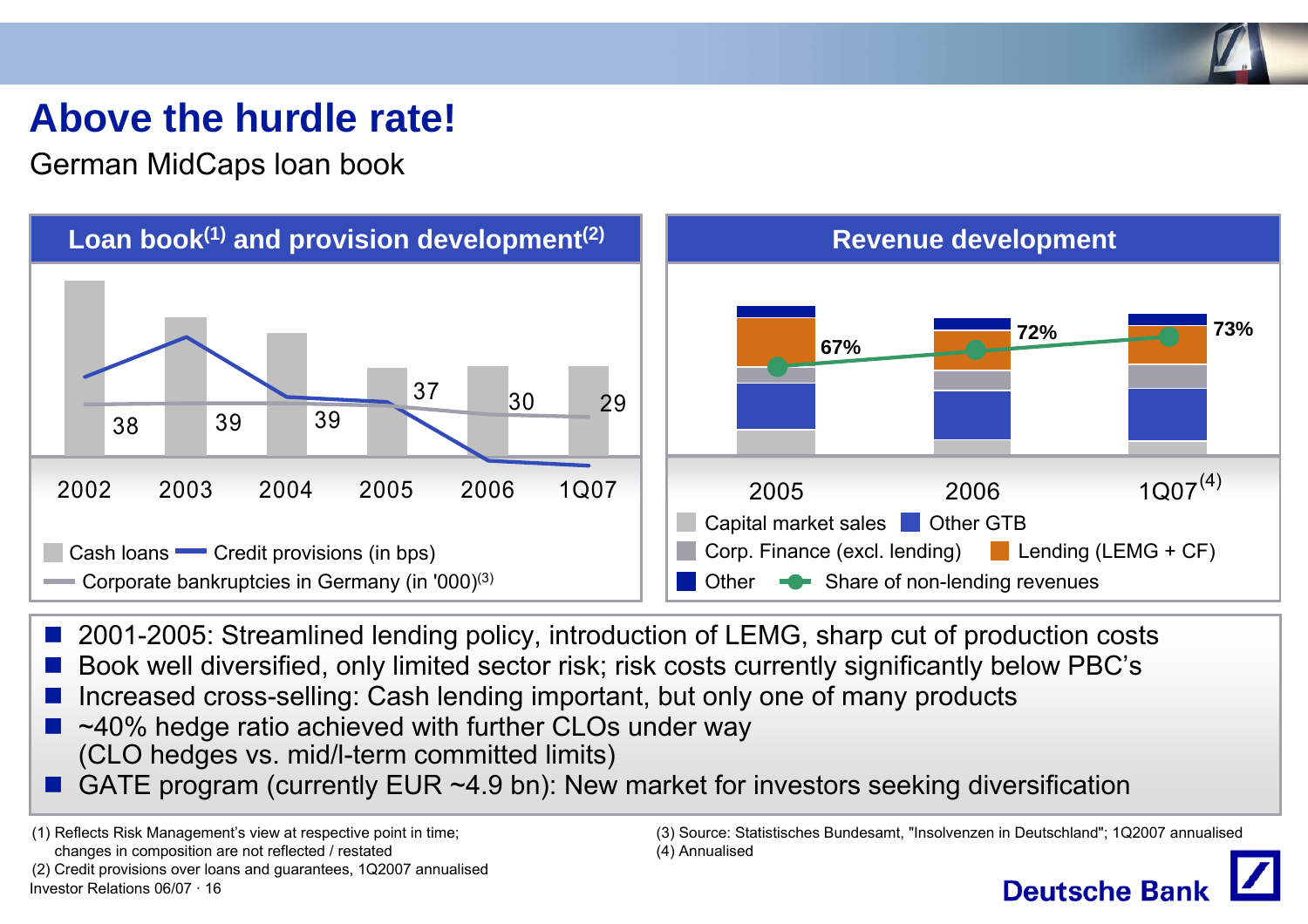## **PBC loan losses increased, but covered by high margins**

Continued improvement through technology and innovative collection tools

![](_page_16_Figure_3.jpeg)

- Credit engines accurately predicting credit losses
- Innovative collection tools and technology have shown further reduction of delinquency ratio
- F Loan losses in PBC now a function of volume, sufficiently covered by margins
- Margins are shrinking focus on higher return consumer products and improvement of pricing costs
- Platform allowed further growth in Germany (Berliner Bank / Norisbank) and abroad (new markets)

Investor Relations 06/07 · 17(1) Reflects Risk Management's view at respective point in time; changes in composition are not reflected / restated. norisbank included as of Dec 2006, Berliner Bank as of 1Q2007

(2) Credit provisions over loans and guarantees, 1Q2007 annualised

<sup>(3)</sup> Source: Statistisches Bundesamt, "Insolvenzen in Deutschland"; 1Q2007 annualised

![](_page_16_Picture_12.jpeg)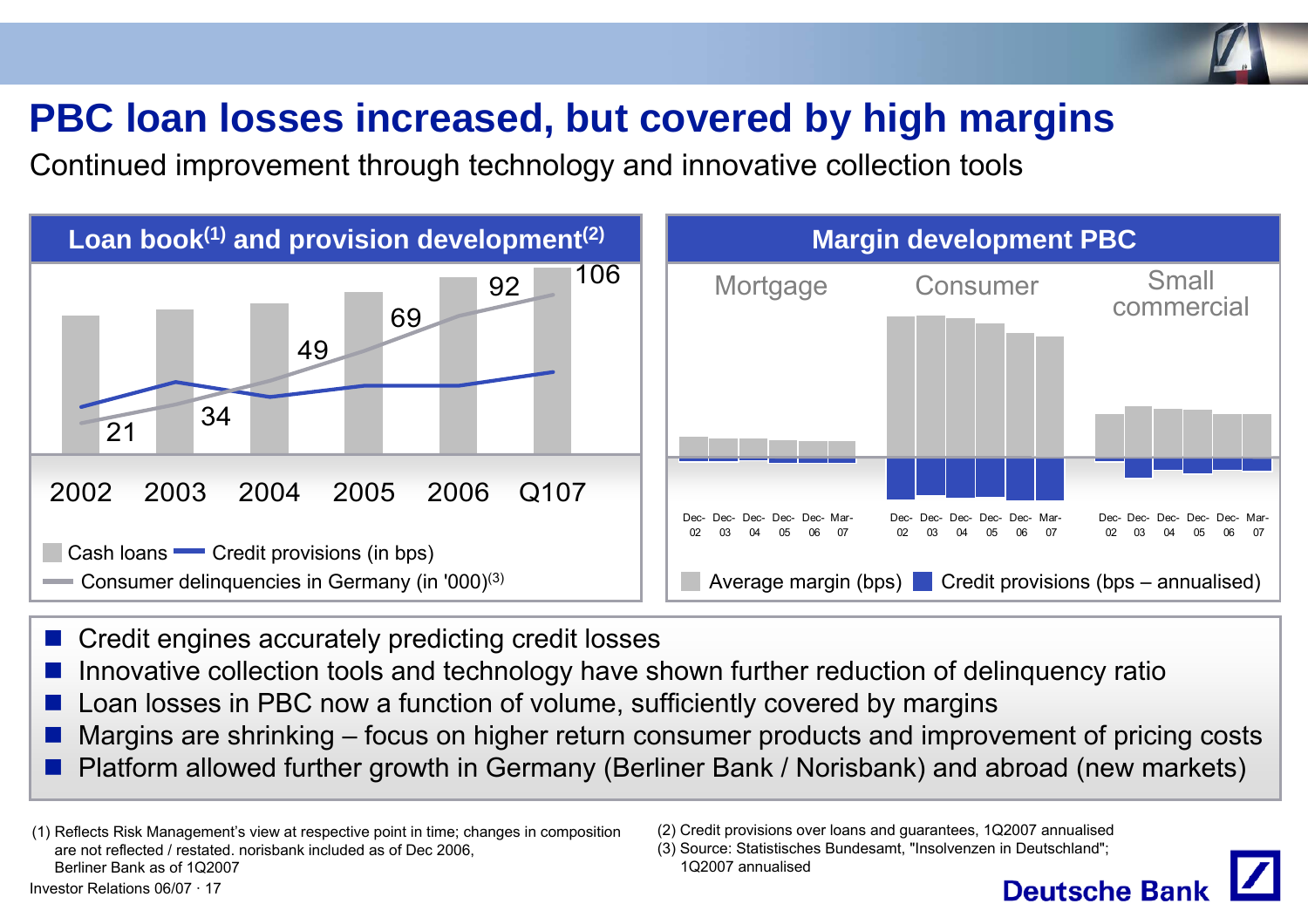![](_page_17_Picture_0.jpeg)

### **Disciplined risk management limits downturn risk**

### Risk bucket summary

|                                            | <b>Loan book</b>                |                                                                           |                | <b>Provisioning level (bps)</b> |
|--------------------------------------------|---------------------------------|---------------------------------------------------------------------------|----------------|---------------------------------|
|                                            | $(EUR bn)^{(1)}$<br>31 Mar 2007 |                                                                           | <b>Current</b> | <b>Downturn</b><br>scenario     |
| <b>International</b>                       | 44                              | Well diversified; actively<br>managed                                     | < 0            | $20$                            |
| <b>German</b><br><b>MidCaps</b>            | 18                              | Well diversified, strong pricing<br>& balance sheet discipline<br>(GATES) | < 0            | < 50                            |
| Leveraged<br><b>Finance</b>                | $4^{(2)}$                       | Strict underwriting and sell-<br>down discipline; hedging<br>started      | < 0            | $200$                           |
| <b>PBC</b>                                 | 82                              | Volume driven credit losses                                               | $~10-60$       | ~80                             |
| <b>Private Wealth</b><br><b>Management</b> | 12                              | Strict collateral management                                              | $\sim\!\!0$    | $\sim$ 0                        |

(1) Excl. EUR ~19bn variable interest entities (mainly commercial paper conduits), EUR ~5bn Real Estate Investment Banking and EUR ~5bn other

(2) Hold Portfolio

![](_page_17_Picture_6.jpeg)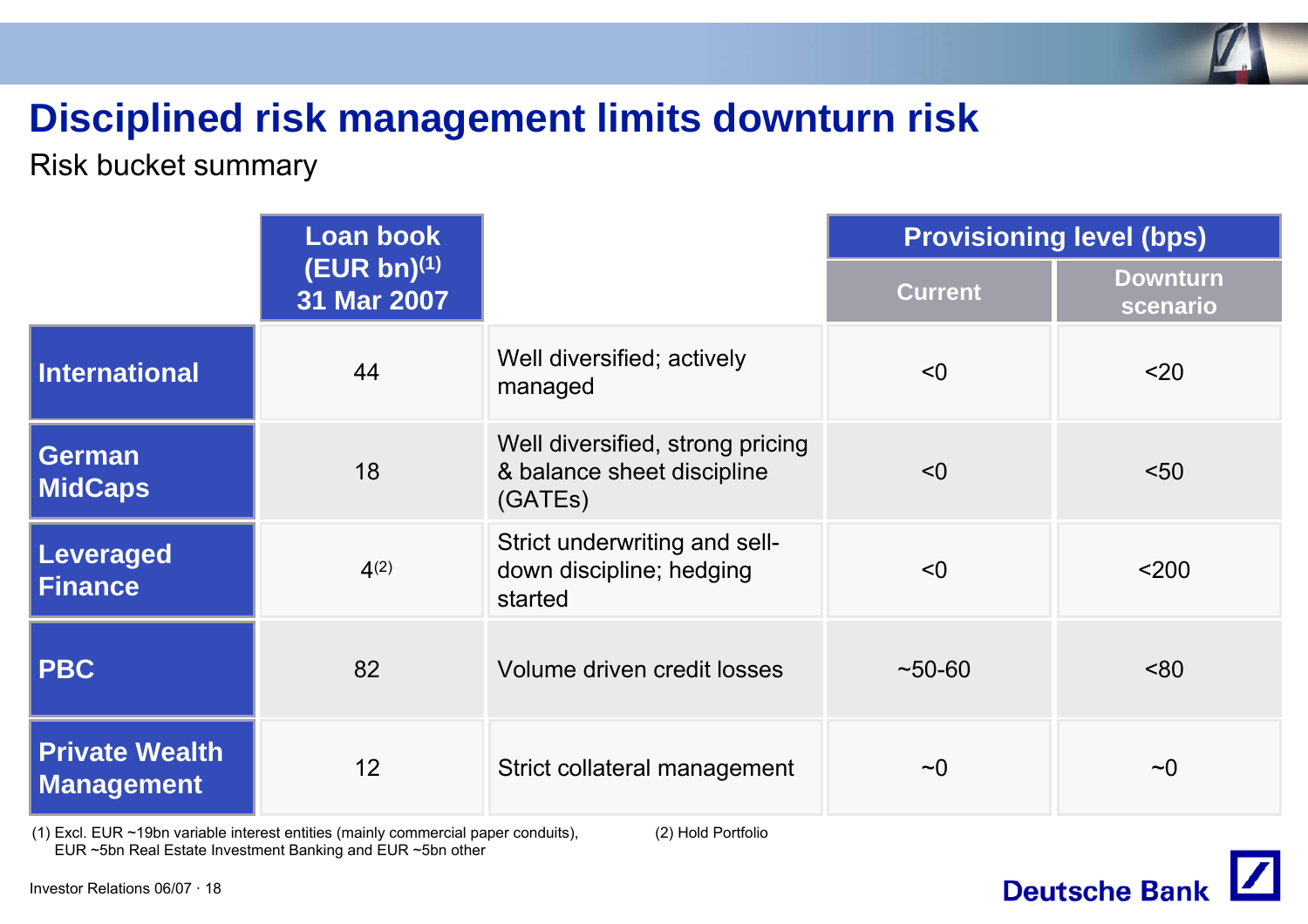![](_page_18_Picture_0.jpeg)

## **Agenda**

| <b>AT</b>    | <b>Outstanding performance</b> |
|--------------|--------------------------------|
| $\mathbf{2}$ | Outlook for major risk buckets |
|              |                                |
| 3            | <b>Update on Basel II</b>      |

![](_page_18_Picture_3.jpeg)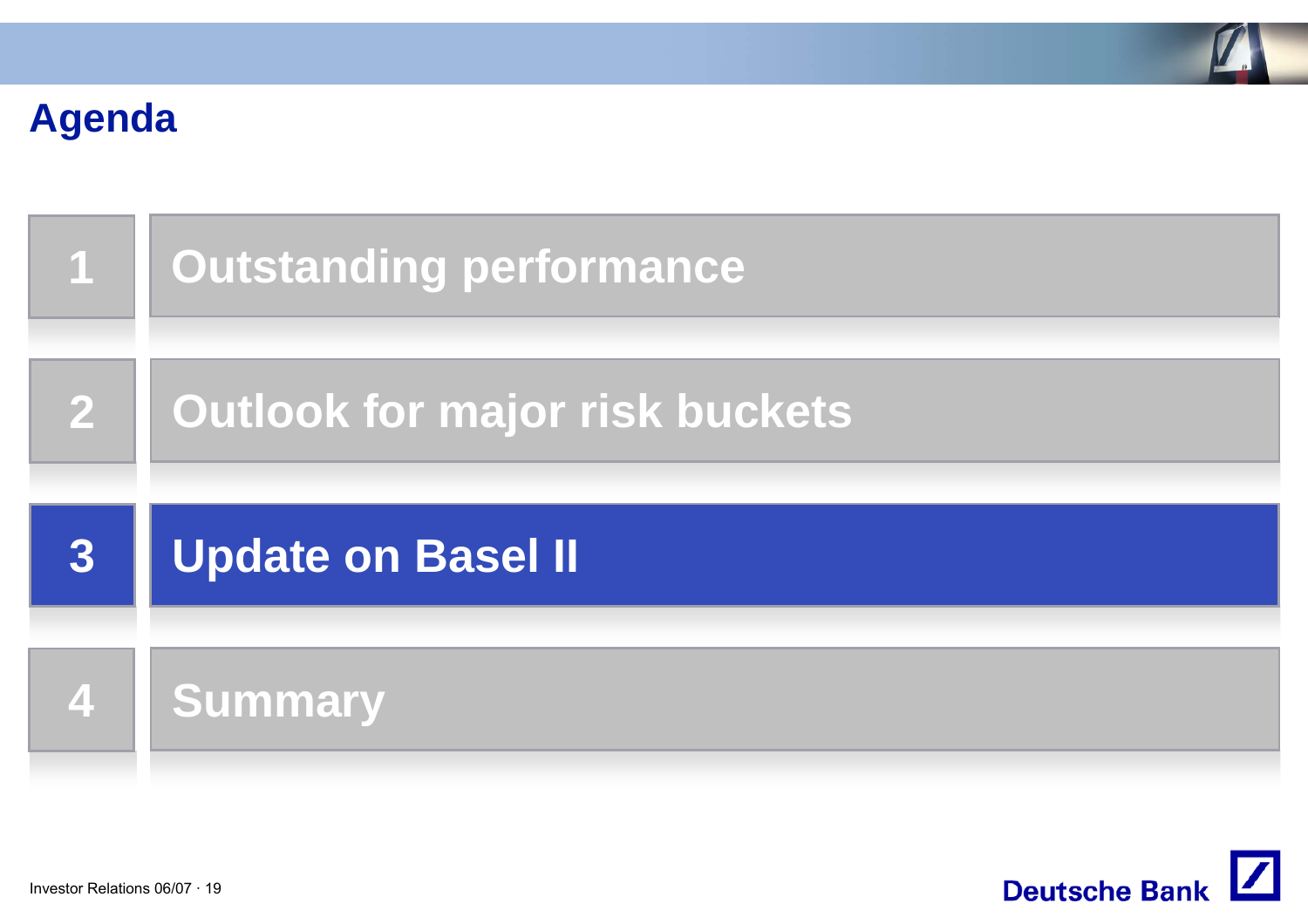![](_page_19_Picture_0.jpeg)

### **Update on Basel II**

Based on 1Q2007 figures, positive impact on Tier 1 ratio expected

![](_page_19_Figure_3.jpeg)

**Deutsche Ban**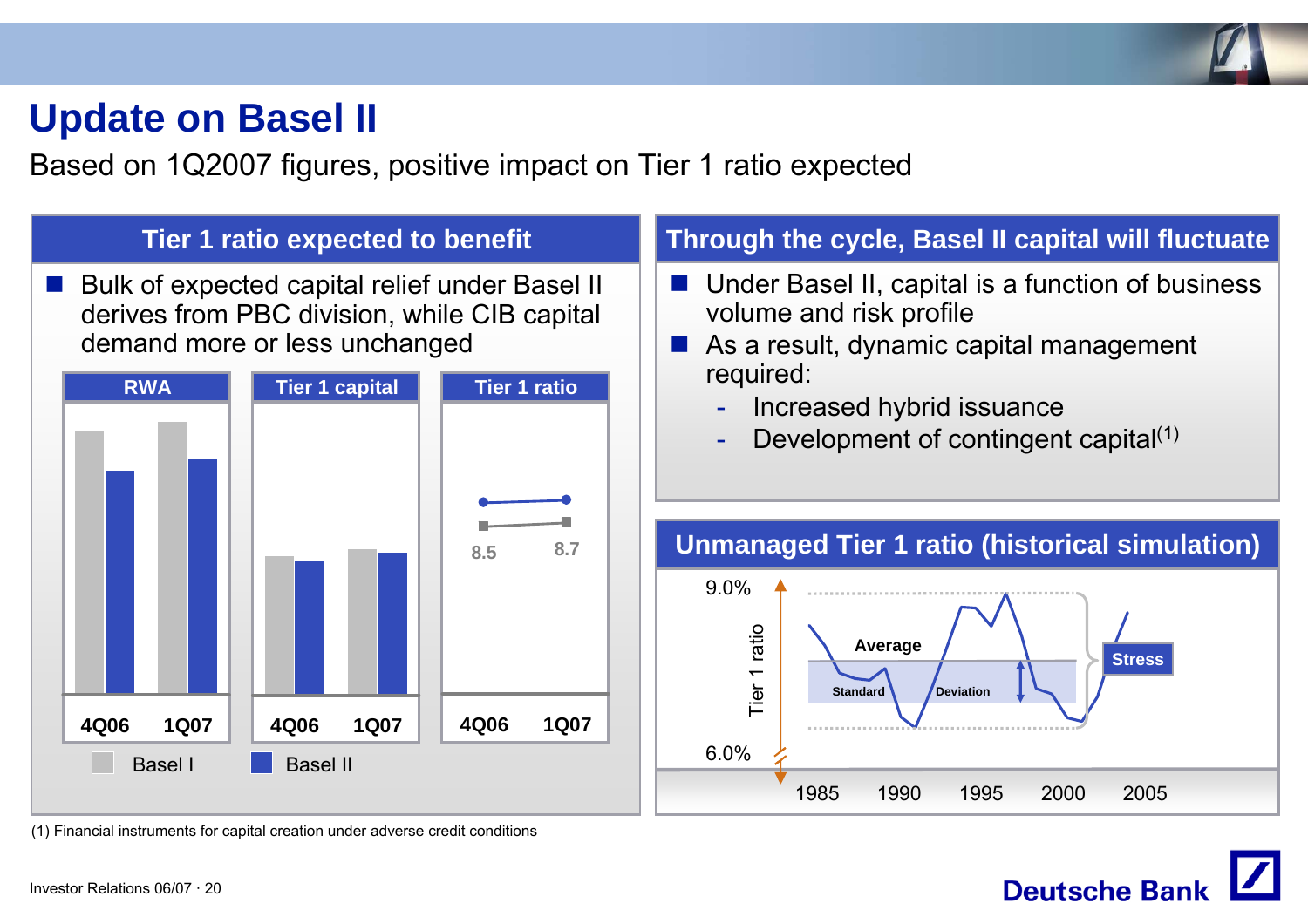![](_page_20_Picture_0.jpeg)

### **First contingent capital issues successfully placed**

Contributing to capital buffer to mitigate Basel II volatility

- Successful issuance of first contingent capital note (EUR 200m) in March, followed by another issue (USD 800m) in May
- F Both notes can be exchanged into Tier 1 capital at the sole discretion of the bank
	- Note I starts as 5-year senior Floating Rate
	- - Note II starts as Perpetual non-call 10 year Upper Tier 2
- While the Tier 1 pricing for the first contingent capital note is subject to the market level on conversion day, the pricing for the second contingent capital note is fixed at issue date

### **DB Contingent Capital Trust I**

| <b>Structure:</b>      | 5-year senior FRN with conversion right into                                                  |
|------------------------|-----------------------------------------------------------------------------------------------|
|                        | Tier 1 (inside 15% hybrid limit)                                                              |
| Format:                | Private placement                                                                             |
| Size:                  | <b>EUR 200m</b>                                                                               |
| <b>Conversion:</b>     | At DB's sole discretion during 5y, only constraint<br>by a minimum senior rating of BBB+/Baa1 |
| Tier 1:                | Perpetual non-call 10-year hybrid with step up                                                |
| <b>Tier 1 pricing:</b> | Market pricing on conversion day via dealer poll                                              |
| <b>Investors:</b>      | European credit funds                                                                         |

### **DB Contingent Capital Trust II**

| <b>Structure:</b>  | Perpetual non-call 10-year Upper Tier II with<br>conversion right into Tier 1 (outside 15% hybrid limit) |
|--------------------|----------------------------------------------------------------------------------------------------------|
| Format:            | <b>SEC</b> registered                                                                                    |
| Size:              | <b>USD 800m</b>                                                                                          |
| <b>Conversion:</b> | At DB's sole discretion during first 5y<br>(subject to no arrears in coupon)                             |
| Tier 1:            | Perpetual non-call 10-year without step up                                                               |
| Tier 1 pricing:    | 6.55% fixed for life (as Upper Tier 2)                                                                   |
| <b>Investors:</b>  | US institutional investors (mainly preferred funds)                                                      |

![](_page_20_Picture_12.jpeg)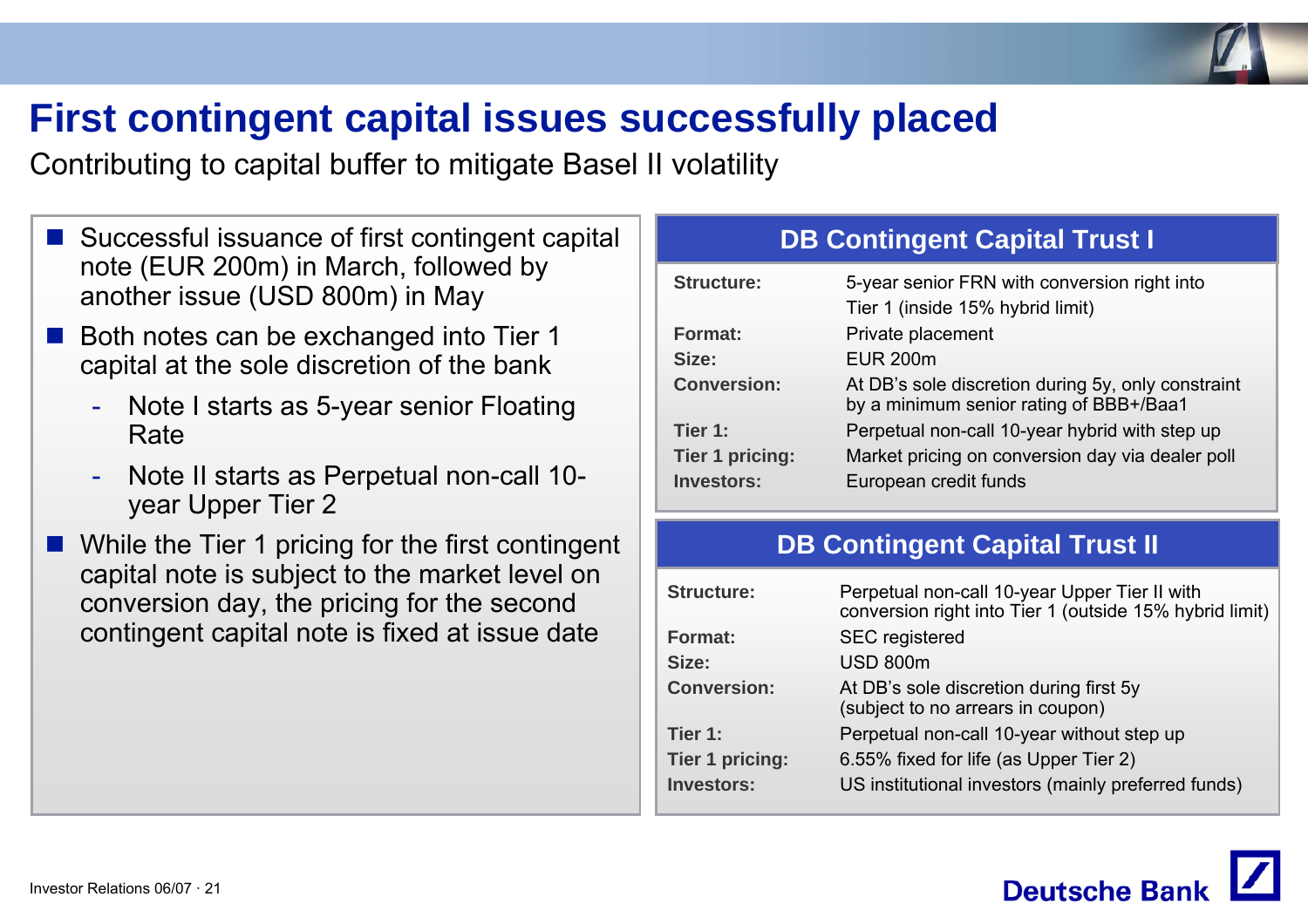![](_page_21_Picture_0.jpeg)

### **Agenda**

| $\overline{\mathbf{1}}$ | <b>Outstanding performance</b> |
|-------------------------|--------------------------------|
| $\mathbf{2}$            | Outlook for major risk buckets |
| 3                       | <b>Update on Basel II</b>      |
|                         | <b>Summary</b>                 |

![](_page_21_Picture_3.jpeg)

Investor Relations 06/07 · 22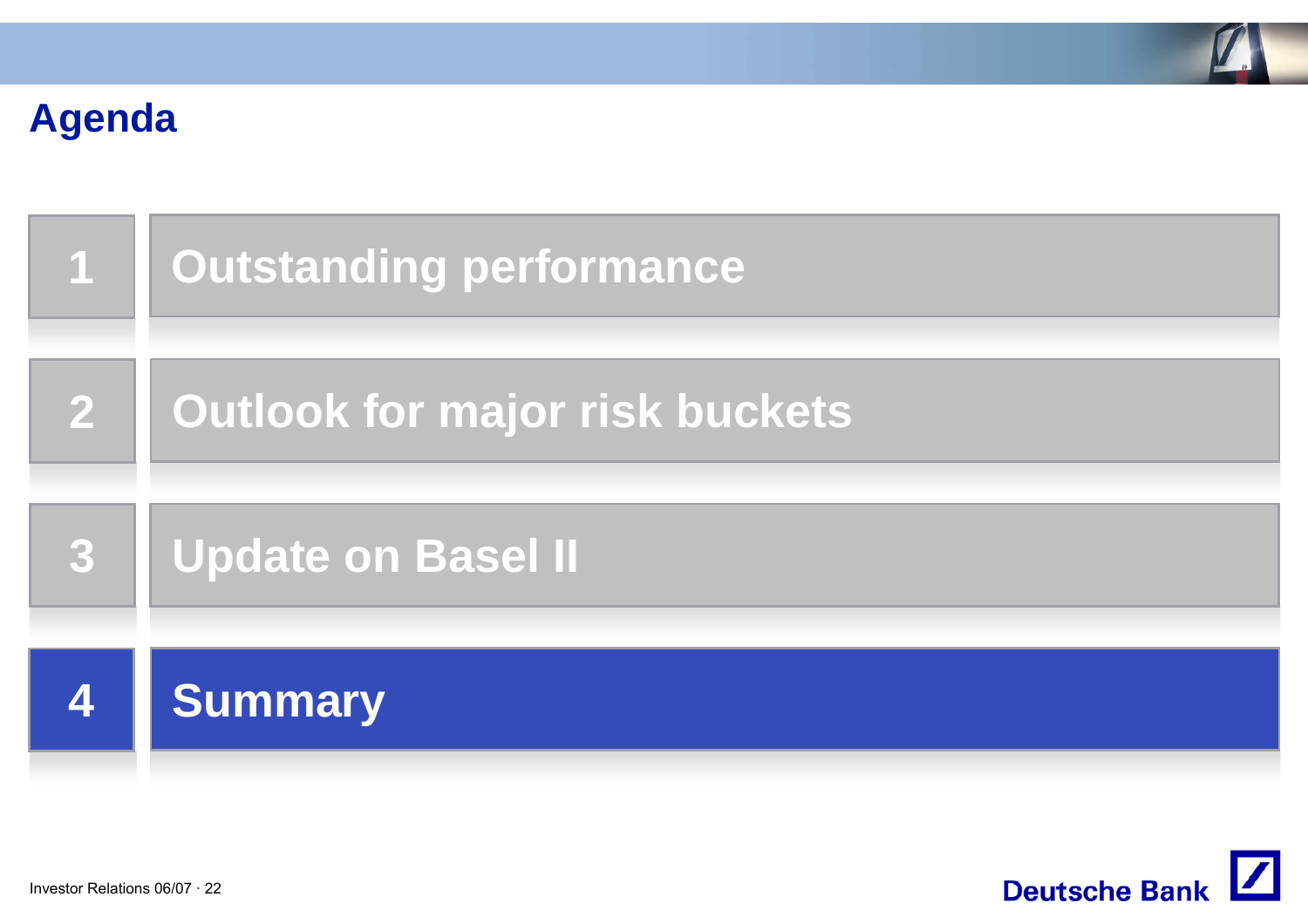![](_page_22_Picture_0.jpeg)

### **Summary**

### **2006/07 onwards: By maintaining discipline, Deutsche Bank will be able to:**

Keep credit provisions low and retail-driven

Support organic growth initiatives and make them successful

Deploy acquisition capital wisely and profitably

Preserve strong BIS Tier 1 capital ratio

### **2004 - 2005**

Strict balance sheet discipline helped achieve RoE targets

### **2000 - 2003**

De-leverage the Bank and reduce costs

![](_page_22_Picture_11.jpeg)